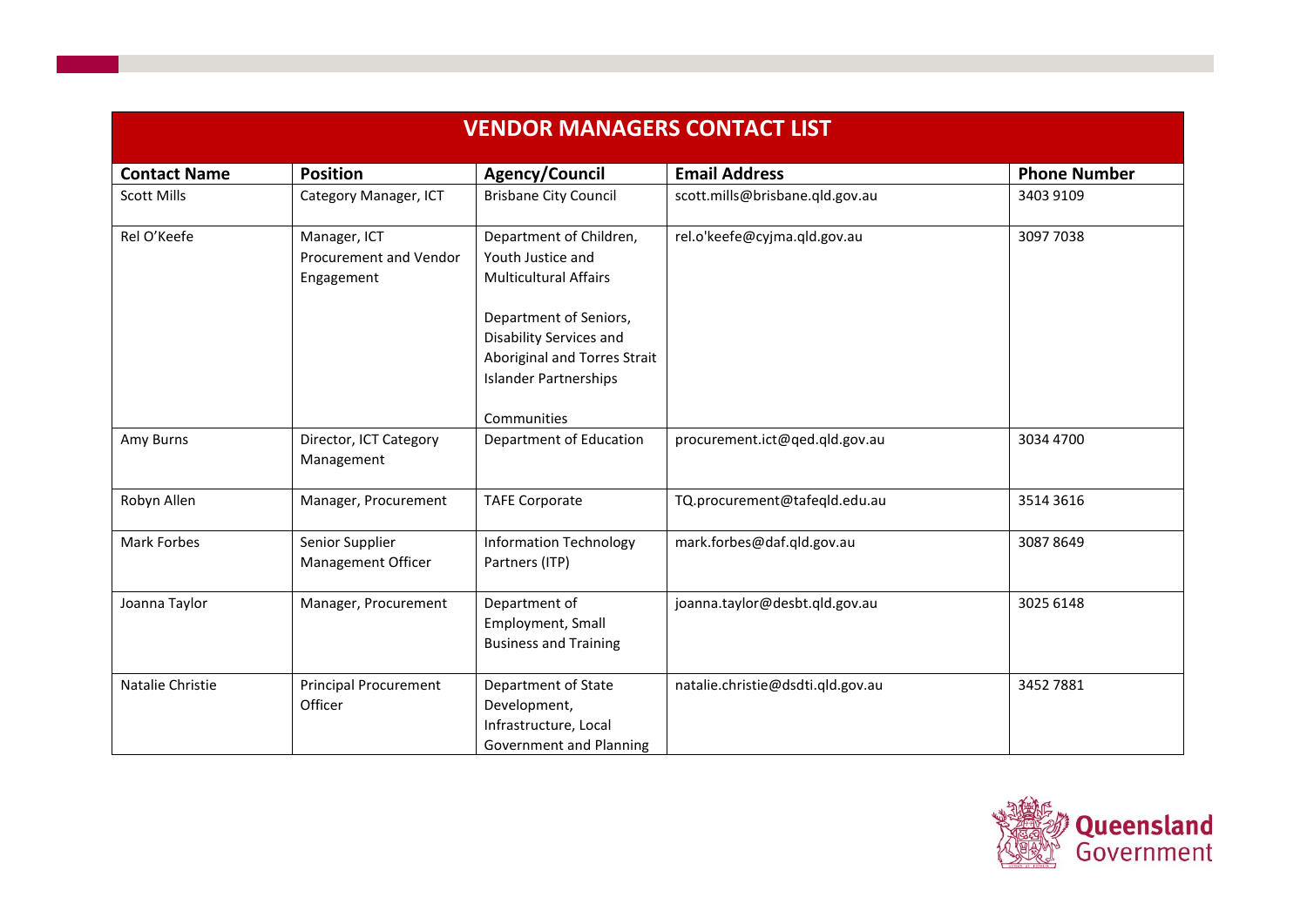| Samantha Rose         | Manager, ICT<br>Procurement and Vendor<br>Management,<br><b>Technology Services</b><br>Group (TSG) | Department of<br>Communities, Housing and<br>Digital Economy | samantha.rose@epw.gld.gov.au                   | N/A          |
|-----------------------|----------------------------------------------------------------------------------------------------|--------------------------------------------------------------|------------------------------------------------|--------------|
| Angela Roys           | Manager, Customer<br>Digital Group (CDG)<br>Procurement                                            | Department of<br>Communities, Housing and<br>Digital Economy | Angela.Roys@chde.qld.gov.au                    | 3037 2698    |
| <b>Grant Hersey</b>   | A/Manager, Vendor<br>Engagement - CITEC                                                            | Department of<br>Communities, Housing and<br>Digital Economy | grant.hersey@chde.qld.gov.au                   | 0447 767 901 |
| Iris Taylor           | Manager, Engagement,<br>Solutions &<br>Improvements<br><b>Smart Service Queensland</b>             | Department of<br>Communities, Housing and<br>Digital Economy | Iris.Taylor@smartservice.qld.gov.au            | 3719 7977    |
| Seja Vogel            | Senior Advisor,<br>Procurement and Travel                                                          | Department of the Premier<br>and Cabinet                     | ICTcontracts@premiers.qld.gov.au               | N/A          |
| <b>Belinda Miller</b> | Manager, Vendor<br>Management Unit, IT<br><b>Services</b>                                          | Department of Justice and<br>Attorney-General                | ITS.vendormanagement@justice.qld.gov.au        | 3738 9013    |
| Daniel West           | A/Manager, Category<br>Management,<br>Procurement and Finance                                      | Department of Transport<br>and Main Roads                    | ICT.ProcStrategy and Governance@tmr.qld.gov.au | N/A          |
| <b>Barry Turp</b>     | Manager, Procurement                                                                               | Queensland Treasury                                          | Procurement@treasury.qld.gov.au                | N/A          |



VMCL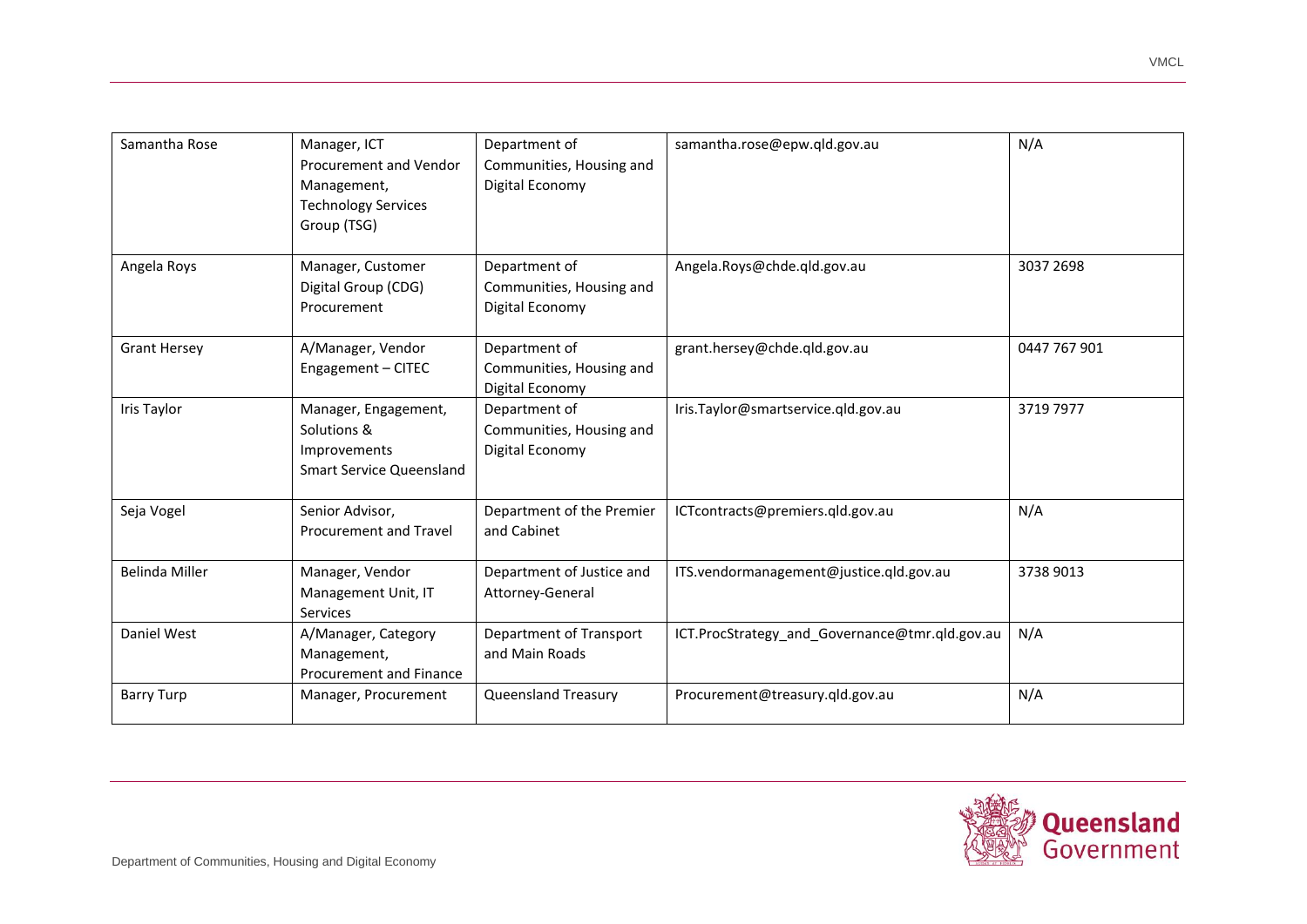| Deb Davis                | Director, ICT Industry<br>Engagement and<br><b>Contracts Management</b>                                          | Queensland Health                                                                            | deborah.davis@health.qld.gov.au              | 31810402     |
|--------------------------|------------------------------------------------------------------------------------------------------------------|----------------------------------------------------------------------------------------------|----------------------------------------------|--------------|
| <b>Timothy Allen</b>     | Category Manager,<br><b>Technology Procurement</b>                                                               | Metro North Hospital and<br>Health Service, Royal<br><b>Brisbane and Women's</b><br>Hospital | Timothy.Allen2@health.qld.gov.au             | N/A          |
| Peter Stevenson          | Senior ICT Contracts<br>Officer                                                                                  | Metro South Health                                                                           | Peter.Stevenson2@health.qld.gov.au           | 3176 4804    |
| <b>Russell Cotterill</b> | <b>ITS Senior Procurement &amp;</b><br>Contracts Specialist,<br><b>Digital Transformation</b><br><b>Services</b> | Gold Coast Hospital &<br><b>Health Services</b>                                              | GCHHS_ITS_Procurement@health.qld.gov.au      | 5687 5796    |
| Tom Cossburn             | Vendor & Contract<br>Management Unit,<br>Frontline & Digital<br><b>Services</b>                                  | Queensland Police Service                                                                    | VCMU@police.qld.gov.au                       | 3364 6117    |
| Michael Aitken           | Vendor Officer, Digital<br>Services - IT                                                                         | <b>Queensland Corrective</b><br><b>Services</b>                                              | Michael.Aitken@corrections.qld.gov.au        | 3565 7218    |
| David Milligan           | Director, Infrastructure<br>and Procurement Branch                                                               | Queensland Ambulance<br>Service                                                              | QAS.Corpservprocurement@ambulance.qld.gov.au | N/A          |
| Peter Barry              | Category Manager - ICT                                                                                           | <b>Energy Queensland</b>                                                                     | peter.barry@energyq.com.au                   | 0417 782 731 |



VMCL